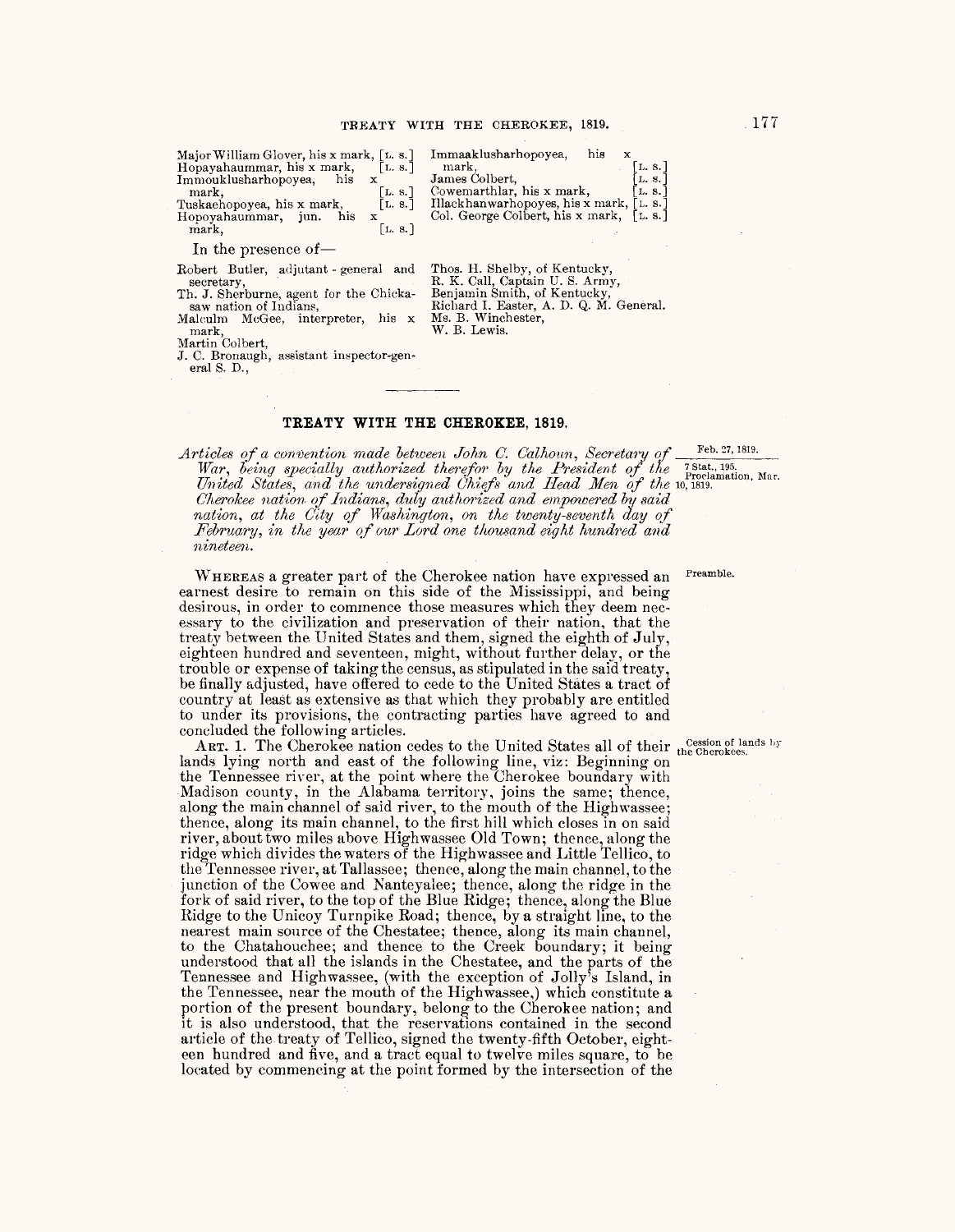boundary line of Madison county, already mentioned, and the north bank of the Tennessee river; thence, along the said line, and up the said river twelve miles, are ceded to the United States, in trust for the Cherokee nation as a school fund; to be sold by the United States, and the proceeds vested as is hereafter provided in the fourth article of this treaty; and, also, that the rights vested in the Unicoy Turnpike Company, by the Cherokee nation, according to certified copies of the instruments securing the rights, and herewith annexed, are not The lands hereby to be affected by this treaty; and it is further understood and agreed eeded are in full sat-<br>by the said parties, that the lands hereby ceded by the Cherokee by the said parties, that the lands hereby ceded by the Cherokee nation, are in full satisfaction of all claims which the United States have on them, on account of the cession to a part of their nation who have or may hereafter emigrate to the Arkansaw; and this treaty is a final adjustment of that of the eighth of July, eighteen hundred and seventeen.

United States to pay ART. 2. The United States agree to pay, according to the stipulations for improvements on contained in the treaty of the eighth of *July*, eighteen hundred and seventeen, for all improvements on land lying within the country ceded by the Cherokees, which add real value to the land, and do agree to allow a reservation of six hundred and forty acres to each head of any Indian family residing within the ceded territory, those enrolled for the Arkansaw excepted, who choose to become citizens of the United States, in the manner stipulated in said treaty.

Grant of land to ART. 3. It is also understood and agreed by the contracting parties, each person on the that a reservation, in fee simple, of six hundred and forty acres square,  $_{\rm{weak,~except~Major}}$  with the exception of Major Walker's, which is to be located as is hereafter provided, to include their improvements, and which are to be as near the centre thereof as possible, shall be made to each of the persons whose names are inscribed on the certified list annexed to this treaty, all of whom are believed to be persons of industry, and capable of managing their property with discretion, and have, with few exceptions. made considerable improvements on the tracts reserved. The Notice to be given tions, made considerable improvements on the tracts reserved. The of intention to con- treatly, make contribution in provisions on the chapter value of  $\frac{1}{100}$  reservations are made on the condition, that those for whom they are intended shall notify, in writing, to the agent for the Cherokee nation, within six months after the ratification of this treaty, that it is their intention to continue to reside permanently on the land reserved.

Reservations. The reservation for Lewis Ross, so to be laid off as to include his house, and out-buildings, and ferry adjoining the Cherokee agency, reserving to the United States all the public property there, and the continuance of the said agency where it now is, during the pleasure of the government; and **Major** Walker's, so as to include his dwelling house and ferry: for Major Walker an additional reservation is made of six hundred and forty acres square, to include his grist and saw Additional reserva- mill; the land is poor, and principally valuable for its timber. In<br>tions. addition to the above reservations, the following are made, in fee simple; the persons for whom they are intended not residing on the same: To Cabbin Smith, six hundred and forty acres, to be laid off in equal parts, on both sides of his ferry on Tellico, commonly called Blair's ferry; to John Ross, six hundred and forty acres, to be laid off so as to include the Big Island in Tennessee river, being the first below Tellico—which tracts of land were given many years since, by the Cherokee nation, to them; to Mrs. Eliza Ross, step daughter of Major Walker; six hundred and forty acres square, to be located on the river below and adjoining Major Walker's; to Margaret Morgan, six hundred and forty acres square, to be located on the west of, and adjoining, James Riley's reservation; to George Harlin, six hundred and forty acres square, to be located west of, and adjoining, the reservation of Margaret Morgan; to James Lowry, six hundred and forty acres square, to be located at Crow Mocker's old place, at the foot of Cumberland mountain; to Susannah Lowry, six hundred and forty acres,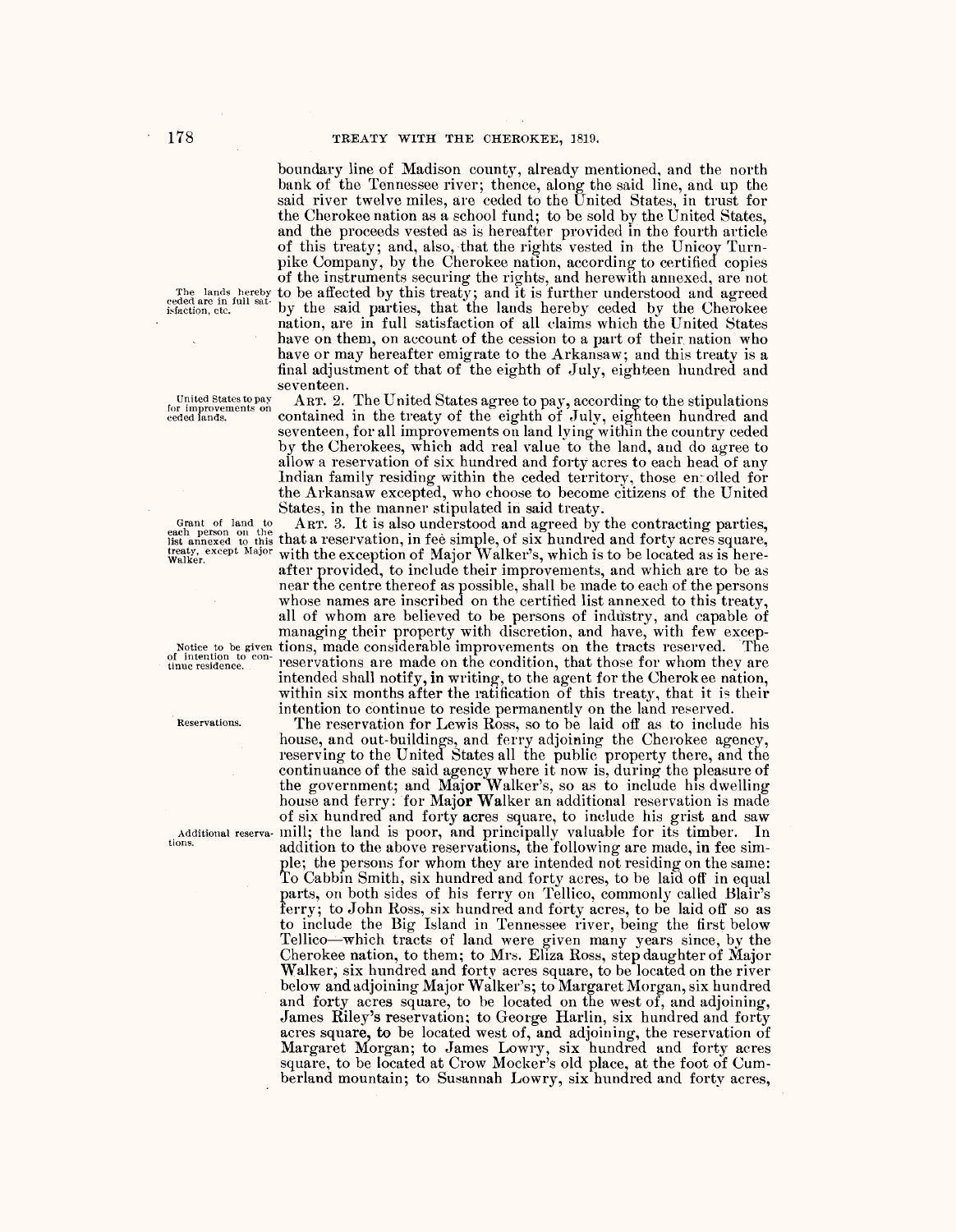to be located at the Toll Bridge on Battle Creek; to Nicholas Byers, six hundred and forty acres, including the Toqua Island, to be located on the north bank of the Tennessee, opposite to said Island.

ART. 4. The United States stipulate that the reservations, and the  $_{\text{et}}$ <sup>The reservations</sup> tract reserved for a school fund, in the first article of this treaty, shall proceeds vested in the summer and on the same term be surveyed and sold in the same manner, and on the same terms, with the public lands of the United States, and the proceeds vested, under the direction of the President of the United States, in the stock of the United States, or such other stock as he may deem most advantageous to the Cherokee nation. The interest or dividend on said stock, shall applied.<br>be applied, under his direction, in the manner which he shall judge best calculated to diffuse the benefits of education among the Cherokee nation on this side of the Mississippi. nation on this side of the Mississippi.  $A_{\rm RT}$ .  $5$ . It is agreed that such boundary lines as may be necessary be run by commis-

to designate the lands ceded by the first article of this treaty, may be sioners. run by a commissioner or commissioners to be appointed by the President of the United States, who shall be accompanied by such commissioners as the Cherokees may appoint, due notice thereof to be given to the nation; and that the leases which have been made under the treaty of the eighth of July, eighteen hundred and seventeen, of land lying within the portion of country reserved to the Cherokees, to be void; and that all white people who have intruded, or may here- White intruders to after intrude, on the lands reserved for the Cherokees, shall be removed by the United States, and proceeded against according to 1802, ch. 13. the provisions of the act passed thirtieth March, eighteen hundred and two, entitled "An act to regulate trade and intercourse with the Indian tribes, and to preserve peace on the frontiers."

ART. 6. The contracting parties agree that the annuity to the Chero- to Cherokee Nation. kee nation shall be paid, two-thirds to the Cherokees east of the Mississippi, and one-third to the Cherokees west of that river, as it is estimated that those who have emigrated, and who have enrolled for emigration, constitute one-third of the whole nation; but if the Cherokees west of the Mississippi object to this distribution, of which due notice shall be given them, before the expiration of one year after the ratification of this treaty, then the census, solely for distributing the annuity, shall be taken at such times, and in such manner, as the President of the United States may designate.

ART. 7. The United States, in order to afford the Cherokees who <sub>to be prevented</sub>. reside on the lands ceded by this treaty, time to cultivate their crop next summer, and for those who do not choose to take reservations, to remove, bind themselves to prevent the intrusion of their citizens on the ceded land before the first of January next.

ART. 8. This treaty to be binding on the contracting parties so soon when ratified. as it is ratified by the President of the United States, by and with the advice and consent of the Senate.

Done at the place, and on the day and year, above written.

J. C. Calhoun.

| Ch. Hicks.   | [L, S]                    | Gideon Morgan, jr.           | [L. S.                  |
|--------------|---------------------------|------------------------------|-------------------------|
| Jno. Ross,   | [L, S.]                   | Cabbin Smith, his x mark,    | [L.S.]                  |
| Lewis Ross.  | $\lfloor$ L, S, $\rfloor$ | Sleeping Rabbit, his x mark, | 1 L.S.I                 |
| John Martin. | [L. S.]                   | Small Wood, his x mark,      | L. S.                   |
| James Brown, | [L. s.]                   | John Walker, his x mark,     | L. S.                   |
| Geo. Lowry,  | [L. S.                    | Currohee Dick, his x mark,   | $\lfloor L, s. \rfloor$ |

Witnesses:

Return J. Meigs, C. Vandeventer, Elias Earle, John Lowry.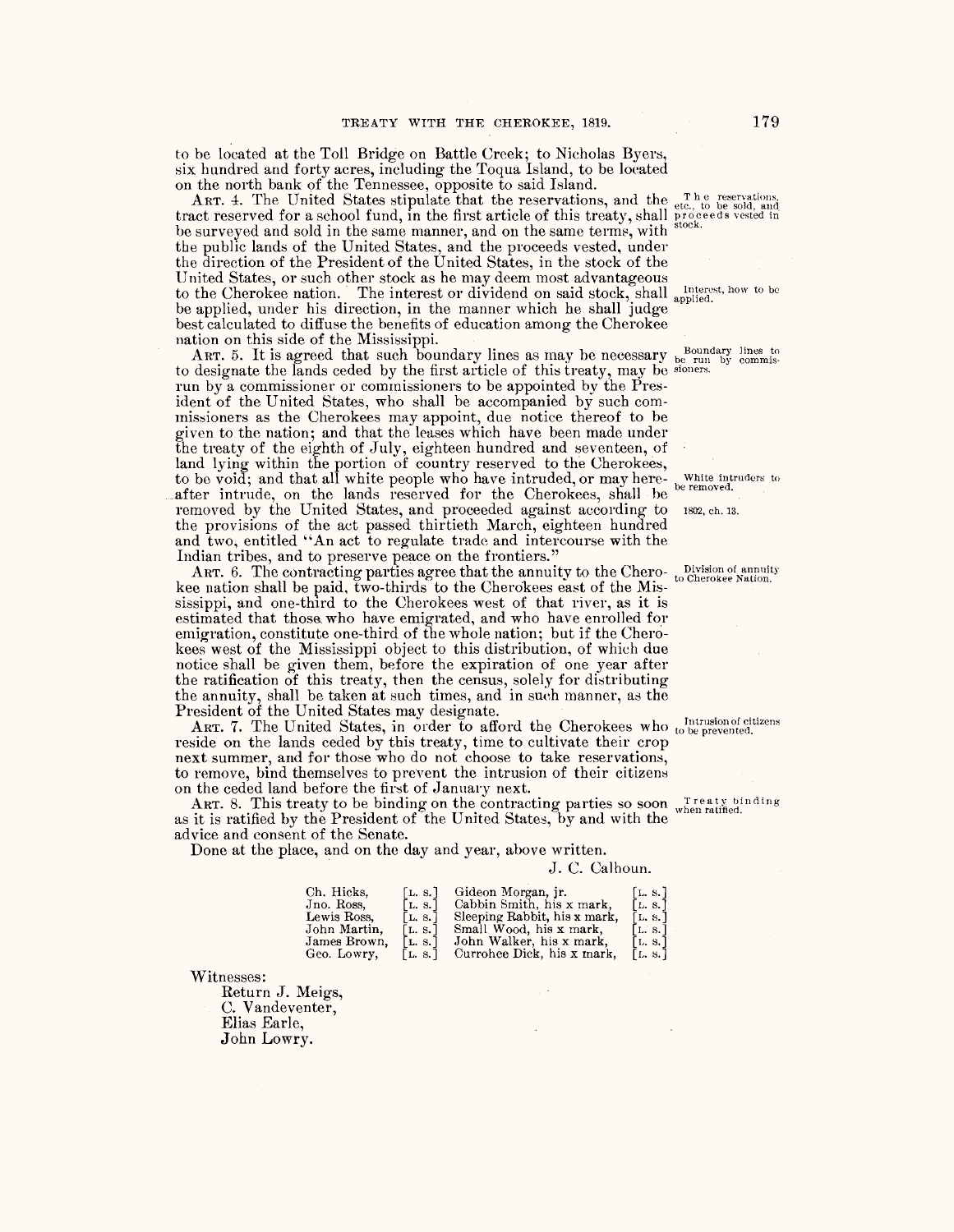|  |  |  |  | List of persons referred to in the 3d article of the annexed Treaty. |
|--|--|--|--|----------------------------------------------------------------------|
|--|--|--|--|----------------------------------------------------------------------|

| Richard Walker, within the chartered<br>limits of North Carolina. |                                             | John Brown,<br>Elizabeth Lowry,       | do. | Tennessee.<br>$\phi$ . do. |               |
|-------------------------------------------------------------------|---------------------------------------------|---------------------------------------|-----|----------------------------|---------------|
| Yonah, alias Big Bear,                                            | do.                                         | George Lowry,                         |     | do.<br>do.                 |               |
| John Martin,                                                      | do.<br>Georgia.                             | John Benge,                           |     | do.<br>do.                 |               |
| Peter Linch.                                                      | do. do.                                     | Mrs. Eliz. Peck,                      |     | do.<br>do.                 |               |
| Daniel Davis,                                                     | do.<br>do.                                  | John Walker, Sr.                      |     | do.<br>do.                 |               |
| George Parris,                                                    | $\qquad \qquad \text{do.} \quad \text{do.}$ | John Walker, Jr. (unmarried,) do. do. |     |                            |               |
| Walter S. Adair,                                                  | do.<br>do.                                  | Richard Taylor,                       |     | do.<br>do.                 |               |
| Thos. Wilson,                                                     | Alab. Ter.<br>do.                           | John McIntosh, .                      |     | do.<br>do.                 |               |
| Richard Riley,                                                    | do. do.                                     | James Starr,                          |     | do.<br>do.                 |               |
| James Riley,                                                      | do.<br>- do.                                | Samuel Parks,                         |     | do.<br>do.                 |               |
| Edward Gunter,                                                    | $\phi$ . do.                                | The Old Bark, (of Chota) do.          |     | do.                        |               |
| Robert McLemore,                                                  | Tenn.<br>do.                                | No. of reservees within the limits of |     |                            |               |
| John Baldridge,                                                   | do.<br>$\qquad \qquad \text{do.}$           | North Carolina,                       |     |                            | 2             |
| Lewis Ross.                                                       |                                             |                                       |     |                            |               |
|                                                                   | $\phi$ . $\phi$ .                           | Georgia,                              |     |                            | $\frac{5}{4}$ |
| Fox Taylor,                                                       | do. do.                                     | Alabama Terr.                         |     |                            |               |
| Rd Timberlake,                                                    | $\phi$ . $\phi$ .                           | Tennessee,                            |     |                            | 20            |
| David Fields, (to include his mill, )do. do.                      |                                             |                                       |     |                            |               |
| James Brown, (to include his field by                             |                                             | Total No. of reservees,               |     |                            | 31            |
| the long pond, $)$                                                | do. do.                                     |                                       |     |                            |               |
| William Brown,                                                    | do. do.                                     |                                       |     |                            |               |

I hereby certify, that I am, either personally, or by information on which I can rely, acquainted with the persons before named, all of whom I believe to be persons of industry, and capable of managing their property with discretion; and who have, with few exceptions, long resided on the tracts reserved, and made considerable improvements thereon. The contract of the RETURN J. MEIGS,

*Agent in the Cherokee nation.* 

Mar. 8, 1813.

## 1\_JOPY.) *Cherokee Agency, Highwassee Garrison.*

We, the undersigned Chiefs and Councillors of the Cherokees in full council assembled, do hereby give, grant, and make over unto Nicholas Byers and David Russell, who are agents in behalf of the states of Tennessee and Georgia, full power and authority to establish a Turnpike Company, to be composed of them, the said Nicholas and David, Arthur Henly, John Lowry, Atto. and one other person, by them to be hereafter named, in behalf of the state of. Georgia; and the above named persons are authorized to nominate five proper and fit persons, natives of the Cherokees, who, together with the white men aforesaid, are to constitute the company; which said company, when thus established, are hereby fully authorized by us, to lay out and open a road from the most suitable point on the Tennessee River, to be directed the nearest and best way to the highest point of navigation on the Tugolo River; which said road, when opened and established, shall continue and remain a free and public highway, unmolested by us, to the interest and benefit of the said company, and their successors, for the full term of twenty years, yet to come, after the same may be open and complete; after which time, said road, with all its ad vantages, shall be surrendered up, and reverted in, the said Cherokee nation. And the said company shall have leave, and are hereby authorized, to erect their public stands, or houses of entertainment, on said road, that is to say: one at each end, and one in the middle, or as nearly so as a good situation will permit: with leave also to cultivate one hundred acres of land at each end of the road, and fifty acres at the middle stand, with a privilege of a sufficiency of timber for the use and consumption of said stands. And the said Turnpike Company do hereby agree to pay the sum of one hundred and sixty dollars yearly to the Cherokee nation, for the aforesaid privilege, to commence after said road is opened and in complete operation. The said company are to have the benefit of one ferry on Tennessee river, and such other ferry or ferries as are necessary on said road; and, likewise, said company shall have the exclusive privi lege of trading on said road during the aforesaid term of time.